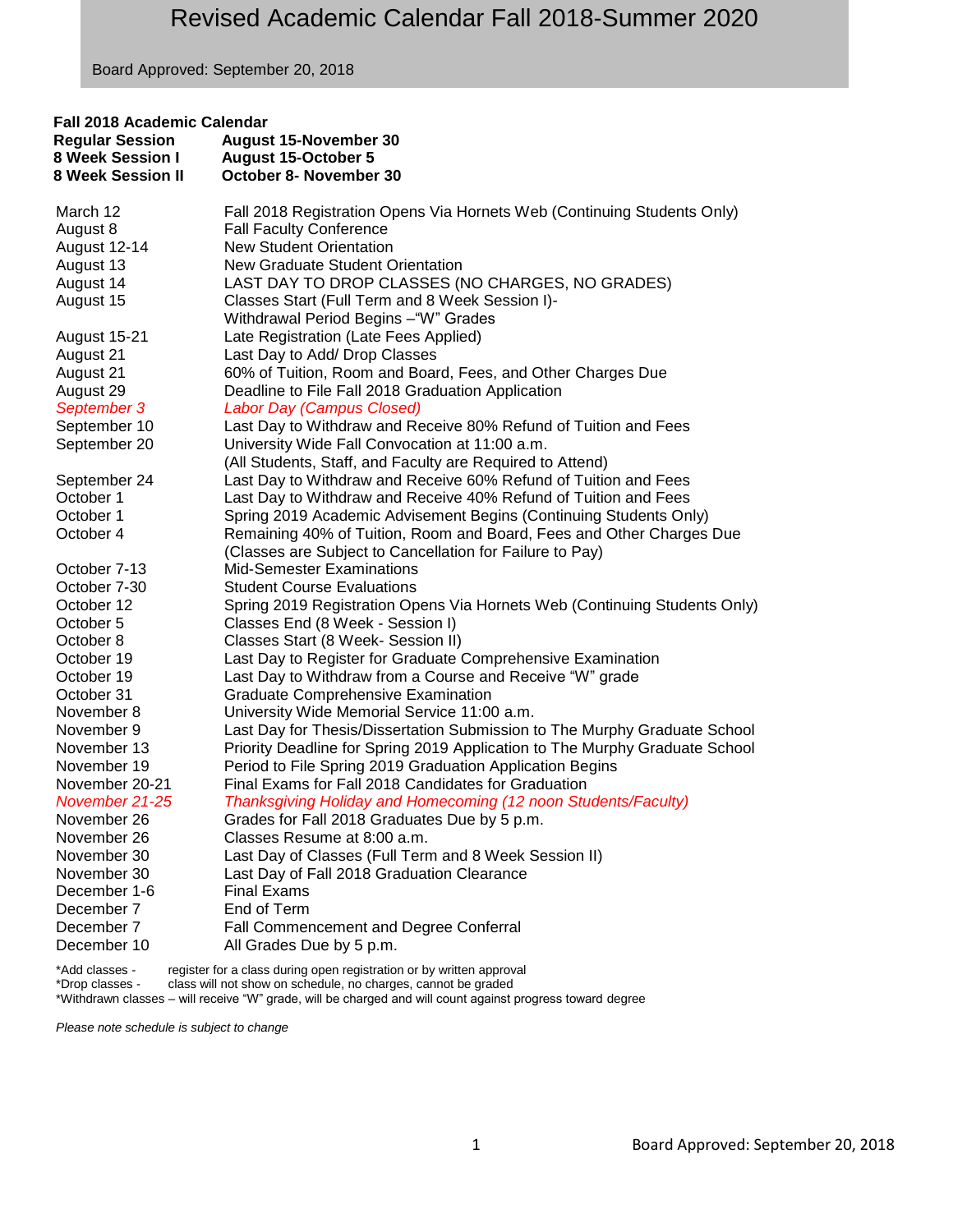| <b>Spring 2019 Academic Calendar</b><br><b>Regular Session</b><br><b>8 Week Session I</b><br>8 Week Session II | January 9-May 3<br>January 9-March 1<br>March 4-April 26                                                                         |
|----------------------------------------------------------------------------------------------------------------|----------------------------------------------------------------------------------------------------------------------------------|
|                                                                                                                |                                                                                                                                  |
| October 1                                                                                                      | Spring 2019 Academic Advisement Begins (Continuing Students Only)                                                                |
| October 12                                                                                                     | Spring 2019 Registration Opens Via Hornets Web (Continuing Students Only)                                                        |
| January 3                                                                                                      | Spring 2019 Faculty Conference                                                                                                   |
| January 3                                                                                                      | <b>New Graduate Student Orientation</b>                                                                                          |
| January 4                                                                                                      | <b>New Student Orientation</b>                                                                                                   |
| January 8                                                                                                      | LAST DAY TO DROP CLASSES (NO CHARGES, NO GRADES)                                                                                 |
| January 9                                                                                                      | Classes Start (Full Term and 8 Week Session I)-                                                                                  |
|                                                                                                                | Withdrawal Period Begins - "W" Grades                                                                                            |
| January 9-11                                                                                                   | Late Registration (Late Fees Applied)                                                                                            |
| January 11<br>January 11                                                                                       | Last Day to Add/ Drop Classes<br>60% of Tuition, Room and Board, Fees and Other Charges Due                                      |
| January 17                                                                                                     | Deadline to File Spring 2019 Graduation Application                                                                              |
| January 21                                                                                                     | Martin Luther King, Jr. Day (Campus Closed)                                                                                      |
| January 24                                                                                                     | Last Day to Withdraw and Receive 80% Refund of Tuition and Fees                                                                  |
| January 31                                                                                                     | Last Day to Withdraw and Receive 60% Refund of tuition and fees                                                                  |
| February 7                                                                                                     | Last Day to Withdraw and Receive 40% Refund of Tuition and Fees                                                                  |
| February 8                                                                                                     | Founder's Day Convocation                                                                                                        |
| February 18-22                                                                                                 | Mid - Semester Exams                                                                                                             |
| February 22                                                                                                    | Last Day to Register For Graduate Comprehensive Examination                                                                      |
| February 22                                                                                                    | Remaining 40% of Tuition, Room and Board, Fees and Other Charges Due<br>(Classes are Subject to Cancellation for Failure to Pay) |
| February 25                                                                                                    | Summer 2019/Fall 2019 Academic Advisement Begins (Continuing Students Only)                                                      |
| February 27                                                                                                    | Last Day to Withdraw From a Course(s) and Receive "W" grade                                                                      |
| March 1                                                                                                        | Classes End (8 Week - Session I)                                                                                                 |
| March 4                                                                                                        | Classes Start (8 Week- Session II)                                                                                               |
| March 4                                                                                                        | Summer 2019 Registration Opens Via Hornets Web (Continuing Students Only)                                                        |
| March 9                                                                                                        | <b>Graduate Comprehensive Examination</b>                                                                                        |
| March 11                                                                                                       | Fall 2019 Registration Opens Via Hornets Web (Continuing Students Only)                                                          |
| March 11-April 1                                                                                               | <b>Student Course Evaluations</b>                                                                                                |
| <b>March 17-24</b>                                                                                             | <b>Spring Holidays (No Classes)</b>                                                                                              |
| March 25                                                                                                       | Classes Resume at 8:00 a.m.                                                                                                      |
| April 12                                                                                                       | Last Day for Thesis /Dissertation Submission to The Murphy Graduate School                                                       |
| April 12                                                                                                       | Priority Deadline For Fall Application to The Murphy Graduate School                                                             |
| April 12<br>April 15                                                                                           | <b>Honors Convocation</b><br>Period to File Summer 2019 Graduation Application Begins                                            |
| April 17-18                                                                                                    | Final Exams for Spring 2019 Candidates for Graduation                                                                            |
| <b>April 19-21</b>                                                                                             | <b>Easter Holiday</b>                                                                                                            |
| April 22                                                                                                       | Classes Resume at 8:00 a.m.                                                                                                      |
| April 22                                                                                                       | <b>Grades for Spring Graduates Due</b>                                                                                           |
| April 22                                                                                                       | Last Day for Spring 2019 Academic Clearance for Graduates                                                                        |
| April 26                                                                                                       | Last Day of Classes (Full Term and 8 Week Session II)                                                                            |
| April 27-May 2                                                                                                 | <b>Final Exams</b>                                                                                                               |
| May 3                                                                                                          | <b>Commencement and Degree Conferral</b>                                                                                         |
| May 6                                                                                                          | End of Term                                                                                                                      |
|                                                                                                                |                                                                                                                                  |

\*Add classes - register for a class during open registration or by written approval

\*Drop classes - class will not show on schedule, no charges, cannot be graded

\*Withdrawn classes – will receive "W" grade, will be charged and will count against progress toward degree *Please note schedule is subject to change*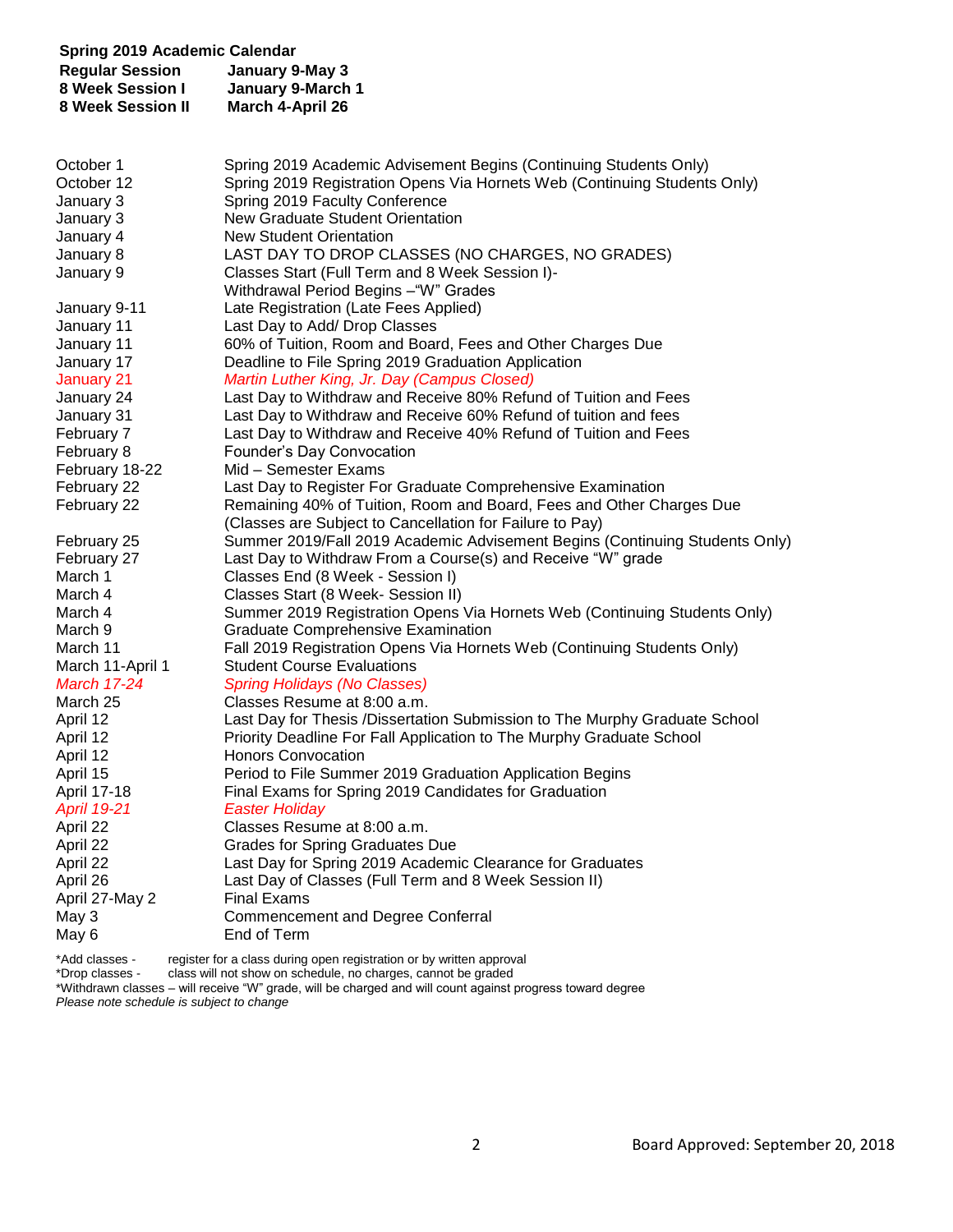| Summer 2019 Academic Calendar |                                                                                                                                  |  |  |  |
|-------------------------------|----------------------------------------------------------------------------------------------------------------------------------|--|--|--|
| <b>Regular Session</b>        | May 28 - July 19                                                                                                                 |  |  |  |
| <b>4 Week Session I</b>       | May 28- June 21                                                                                                                  |  |  |  |
| <b>4 Week Session II</b>      | <b>June 24- July 19</b>                                                                                                          |  |  |  |
| February 25                   | Summer 2019 Academic Advisement Begins (Continuing Students Only)                                                                |  |  |  |
| March 4                       | Summer 2019 Registration Opens Via Hornets Web (Continuing Students Only)                                                        |  |  |  |
| May 24                        | <b>Summer New Student Orientation</b>                                                                                            |  |  |  |
| May 27                        | <b>Memorial Day (Campus Closed)</b>                                                                                              |  |  |  |
| <b>May 27</b>                 | LAST DAY TO DROP CLASSES (NO CHARGES, NO GRADES)                                                                                 |  |  |  |
| May 28                        | Classes Start (Full Term and 4 Week Session I)                                                                                   |  |  |  |
|                               | Withdrawal Period Begins - "W" Grades                                                                                            |  |  |  |
| May 28-31                     | Late Registration (Late Fees Applied)                                                                                            |  |  |  |
| <b>May 29</b>                 | Last Day to Withdraw and Receive 80% Refund of Tuition and Fees                                                                  |  |  |  |
| May 31                        | Last Day to Add/Drop Classes                                                                                                     |  |  |  |
| May 31                        | 60% of Tuition, Room and Board, Fees and Other Charges Due                                                                       |  |  |  |
| June 6                        | Last Day to Register for Graduate Comprehensive Examination                                                                      |  |  |  |
| June 10                       | Deadline to File Summer 2019 Graduation Application                                                                              |  |  |  |
| June 13                       | Last Day to Withdraw and Receive 60% Adjustment of Tuition and Fees                                                              |  |  |  |
| June 17-20                    | Midterm Exams                                                                                                                    |  |  |  |
| June 20                       | Last Day to Withdraw and Receive 40% Adjustment of Tuition and Fees                                                              |  |  |  |
| June 21                       | Classes End (4 Week Session I)                                                                                                   |  |  |  |
| June 22                       | <b>Graduate Comprehensive Examination</b>                                                                                        |  |  |  |
| June 24                       | Classes Start (4 Week Session II)                                                                                                |  |  |  |
| June 26                       | Remaining 40% of Tuition, Room and Board, Fees and Other Charges Due<br>(Classes are Subject to Cancellation for Failure to Pay) |  |  |  |
| July 4                        | <b>Independence Day (Campus Closed)</b>                                                                                          |  |  |  |
| July 8                        | Last Day to Withdraw From a Course(s) and Receive "W" Grade                                                                      |  |  |  |
| July 9                        | Last Day to for Thesis/Dissertation Submission to The Murphy Graduate School                                                     |  |  |  |
| July 15                       | Period to File Fall 2019 Graduation Application Begins                                                                           |  |  |  |
| July 19                       | Last Day of Classes (Full Term and 4 Week Session II)                                                                            |  |  |  |
| <b>July 22-23</b>             | <b>Final Exams</b>                                                                                                               |  |  |  |
| July 26                       | End Of Term                                                                                                                      |  |  |  |
| <b>July 27-28</b>             | <b>Band Orientation</b>                                                                                                          |  |  |  |
| July 29                       | Grades Due by 5 p.m.                                                                                                             |  |  |  |
| August 2                      | Degree Conferral Date (Posted on Transcript)                                                                                     |  |  |  |

\*Add classes - register for a class during open registration or by written approval \*Drop classes - class will not show on schedule, no charges, cannot be graded \*Withdrawn classes – will receive "W" grade, will be charged and will count against progress toward degree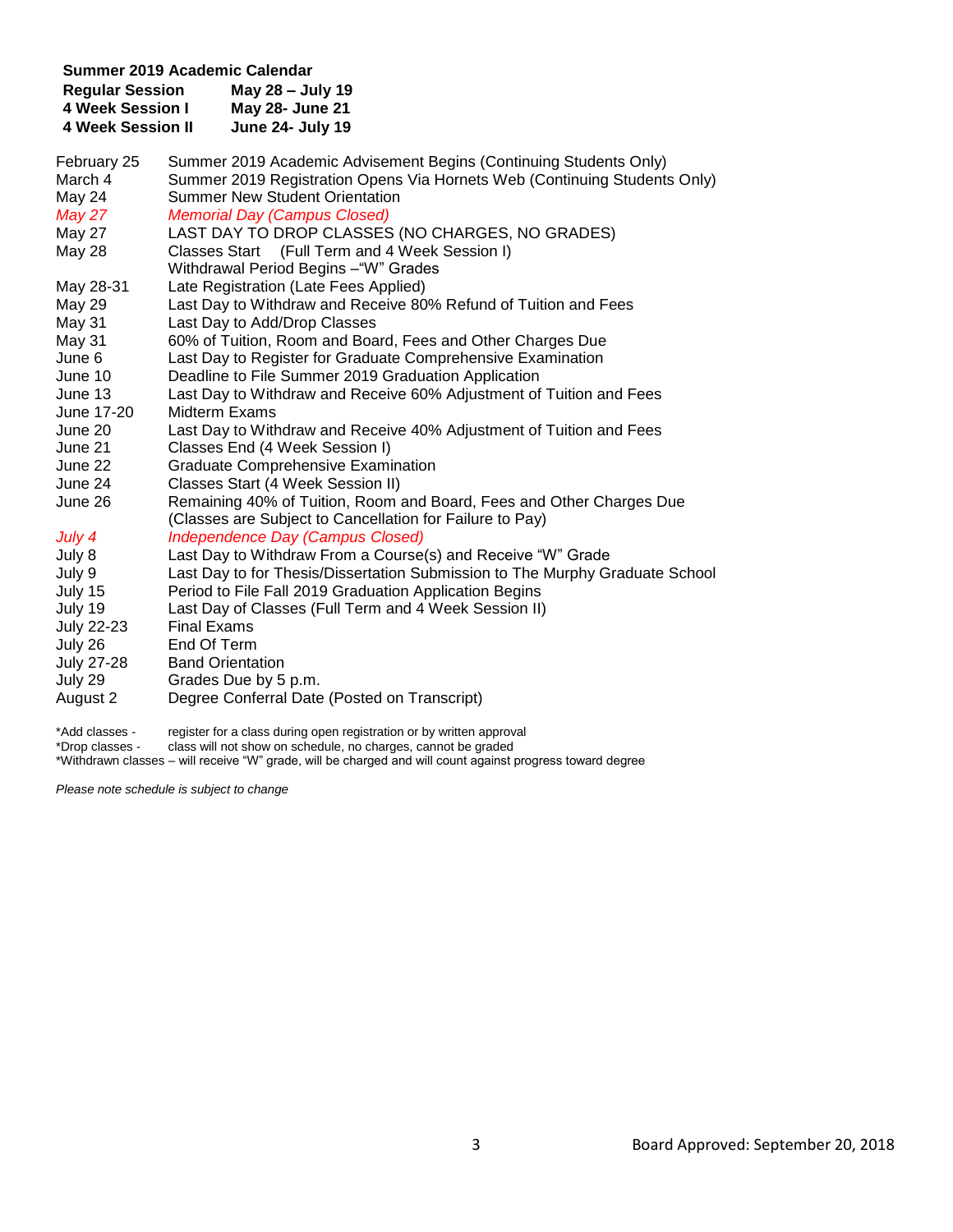| Fall 2019 Academic Calendar       |                                                                                                                                         |  |
|-----------------------------------|-----------------------------------------------------------------------------------------------------------------------------------------|--|
| <b>Regular Session</b>            | August 14-November 27                                                                                                                   |  |
| 8 Week Session I                  | <b>August 14-October 4</b>                                                                                                              |  |
| <b>8 Week Session II</b>          | <b>October 7-November 27</b>                                                                                                            |  |
| February 25                       | Fall 2019 Academic Advisement Begins (Continuing Students Only)                                                                         |  |
| March 11                          | Fall 2019 Registration Opens Via Hornets Web (Continuing Students Only)                                                                 |  |
| August 7                          | <b>Fall Faculty Conference</b>                                                                                                          |  |
| <b>August 12-16</b>               | <b>New Student Orientation</b>                                                                                                          |  |
| August 12                         | New Graduate Student Orientation                                                                                                        |  |
| August 13                         | LAST DAY TO DROP CLASSES (NO CHARGES, NO GRADES)                                                                                        |  |
| August 14                         | Classes start (Full Term and 8 Week Session I)-                                                                                         |  |
|                                   | Withdrawal Period Begins - "W" Grades                                                                                                   |  |
| August 14-20                      | Late Registration (fees applied)                                                                                                        |  |
| August 20                         | Last Day to Add/ Drop Classes                                                                                                           |  |
| August 20                         | 60% of Tuition, Room and Board, Fees and Other Charges Due                                                                              |  |
| August 28                         | Deadline to File Fall 2018 Graduation Application                                                                                       |  |
| September 2                       | <b>Labor Day (Campus Closed)</b>                                                                                                        |  |
| September 9                       | Last Day to Withdraw and Receive 80% Refund of Tuition and Fees                                                                         |  |
| September 19                      | University Wide Fall Convocation at 11:00 am                                                                                            |  |
|                                   | (All students, Staff, and Faculty are Required to Attend)                                                                               |  |
| September 23                      | Last Day to Withdraw and Receive 60% Refund of Tuition and Fees                                                                         |  |
| September 30<br>October 3         | Last Day to Withdraw and Receive 40% Refund of Tuition and Fees<br>Remaining 40% of Tuition, Room and Board, Fees and Other Charges Due |  |
|                                   | (Classes are Subject to Cancellation for Failure to Pay)                                                                                |  |
| October 4                         | Classes End (8 Week - Session I)                                                                                                        |  |
| October 7                         | Classes Start (8 Week- Session II)                                                                                                      |  |
| October 6-12                      | <b>Mid-Semester Examinations</b>                                                                                                        |  |
| October 6-29                      | <b>Student Course Evaluations</b>                                                                                                       |  |
| October 7                         | Spring 2020 Academic Advisement Begins (Continuing Students Only)                                                                       |  |
| October 11                        | Spring 2020 Registration Opens Via Hornets Web (Continuing Students Only)                                                               |  |
| October 18                        | Last Day to Register for Graduate Comprehensive Examination                                                                             |  |
| October 18                        | Last Day to Withdraw From a Course(s) and Receive "W" Grade                                                                             |  |
| October 30                        | <b>Graduate Comprehensive Examination</b>                                                                                               |  |
| November 7                        | University Wide Memorial Service 11:00 a.m.                                                                                             |  |
| November 8                        | Last Day for Thesis/Dissertation Submission to The Murphy Graduate School                                                               |  |
| November 12                       | Priority Deadline for Spring 2020 Application to The Murphy Graduate School                                                             |  |
| November 18                       | Period to File Spring 2020 Graduation Application Begins                                                                                |  |
| November 25-26                    | Final Exams for Fall 2019 Candidates for Graduation                                                                                     |  |
| November 27                       | Last Day of Classes (Full Term and 8 Week Session II)                                                                                   |  |
| Nov. 27-Dec. 1                    | Thanksgiving Holiday and Homecoming (12 noon Students/Faculty)                                                                          |  |
| November 27                       | Last Day of Fall 2019 Graduation Clearance                                                                                              |  |
| Nov. 30-Dec.5                     | <b>Final Exams</b>                                                                                                                      |  |
| December 2                        | Grades for Fall 2019 Graduates Due by 5 p.m.                                                                                            |  |
| December 6                        | End of Term                                                                                                                             |  |
| December 6                        | Fall Commencement and Degree Conferral                                                                                                  |  |
| December 9                        | All Grades Due by 5 p.m.                                                                                                                |  |
| *Add classes -<br>*Drop classes - | register for a class during open registration or by written approval<br>class will not show on schedule, no charges, cannot be graded   |  |

\*Withdrawn classes – will receive "W" grade, will be charged and will count against progress toward degree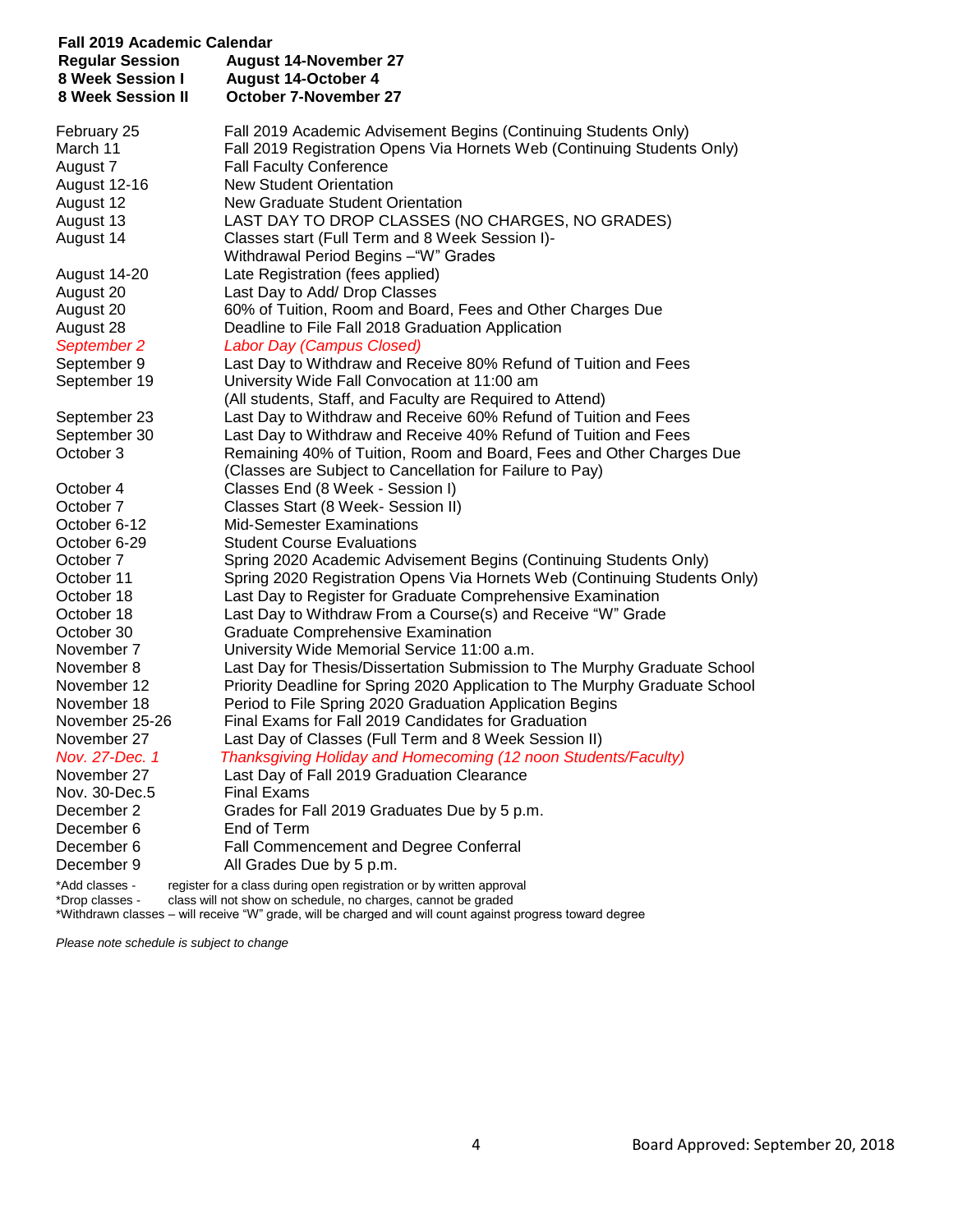| <b>Spring 2020 Academic Calendar</b><br><b>Regular Session</b><br>8 Week Session I<br>8 Week Session II | January 8-May 1<br>January 8-February 28<br>March 2-April 24                                 |
|---------------------------------------------------------------------------------------------------------|----------------------------------------------------------------------------------------------|
| October 7                                                                                               | Spring 2020 Academic Advisement Begins (Continuing Students Only)                            |
| October 11                                                                                              | Spring 2020 Registration Opens Via Hornets Web (Continuing Students Only)                    |
| January 3                                                                                               | Spring 2020 Faculty Conference                                                               |
| January 3                                                                                               | <b>New Graduate Student Orientation</b>                                                      |
| January 6                                                                                               | <b>New Student Orientation</b>                                                               |
| January 7                                                                                               | LAST DAY TO DROP CLASSES (NO CHARGES, NO GRADES)                                             |
| January 8                                                                                               | Classes Start (Full Term and 8 Week Session I)-                                              |
|                                                                                                         | Withdrawal Period Begins - "W" Grades                                                        |
| January 8-11                                                                                            | Late Registration (late fees applied)                                                        |
| January 11                                                                                              | Last Day to Add/ Drop Classes                                                                |
| January 11                                                                                              | 60% of Tuition, Room and Board, Fees and Other Charges Due                                   |
| January 20                                                                                              | Martin Luther King, Jr. Day (Campus Closed)                                                  |
| January 21                                                                                              | Deadline to File Spring 2020 Graduation Application                                          |
| January 27                                                                                              | Last Day to Withdraw and Receive 80% Refund of Tuition and Fees                              |
| February 3                                                                                              | Last Day to Withdraw and Receive 60% Refund of Tuition and Fees                              |
| February 7<br>February 10                                                                               | Founder's Day Convocation<br>Last Day to Withdraw and Receive 40% Refund of Tuition and Fees |
| February 18-22                                                                                          | Mid - Semester Exams                                                                         |
| February 21                                                                                             | Last Day to Register for Graduate Comprehensive Examination                                  |
| February 21                                                                                             | Remaining 40% of Tuition, Room and Board, Fees and Other Charges Due                         |
|                                                                                                         | (Classes are Subject to Cancellation for Failure to Pay)                                     |
| February 28                                                                                             | Last Day to Withdraw From a Course(s) and Receive "W" Grade                                  |
| February 28                                                                                             | Classes End (8 Week - Session I)                                                             |
| March 2                                                                                                 | Classes Start (8 Week- Session II)                                                           |
| March 2                                                                                                 | Summer 2020/Fall 2020 Academic Advisement Begins (Continuing Students Only)                  |
| March 10                                                                                                | <b>Graduate Comprehensive Examination</b>                                                    |
| March 12                                                                                                | Fall 2020 Registration Opens Via Hornets Web (Continuing Students Only)                      |
| March 12-April 2                                                                                        | <b>Student Course Evaluations</b>                                                            |
| March 13                                                                                                | Summer 2020 Registration Opens Via Hornets Web (Continuing Students Only)                    |
| <b>March 15-22</b>                                                                                      | <b>Spring Holidays (No Classes)</b>                                                          |
| March 23                                                                                                | Classes Resume at 8:00 a.m.                                                                  |
| April 3                                                                                                 | <b>Honors Convocation</b>                                                                    |
| <b>April 10-12</b>                                                                                      | <b>Easter Holiday</b>                                                                        |
| April 13                                                                                                | Classes Resume at 8:00 a.m.                                                                  |
| April 13                                                                                                | Last Day for Thesis /Dissertation Submission to The Murphy Graduate School                   |
| April 13                                                                                                | Priority Deadline for Fall Application to The Murphy Graduate School                         |
| April 16-17                                                                                             | Final Exams for Spring 2020 Candidates for Graduation                                        |
| April 20                                                                                                | Period to File Summer 2020 Graduation Application Begins                                     |
| April 20                                                                                                | <b>Grades for Spring Graduates Due</b>                                                       |
| April 20                                                                                                | Last Day for Spring 2020 Academic Clearance for Graduates                                    |
| April 24                                                                                                | Last Day of Classes (Full Term and 8 Week Session II)                                        |
| April 25-30<br>May 1                                                                                    | <b>Final Exams</b><br><b>Commencement and Degree Conferral</b>                               |
| May 4                                                                                                   | End of Term                                                                                  |
|                                                                                                         |                                                                                              |

\*Add classes - register for a class during open registration or by written approval \*Drop classes - class will not show on schedule, no charges, cannot be graded

\*Withdrawn classes – will receive "W" grade, will be charged and will count against progress toward degree